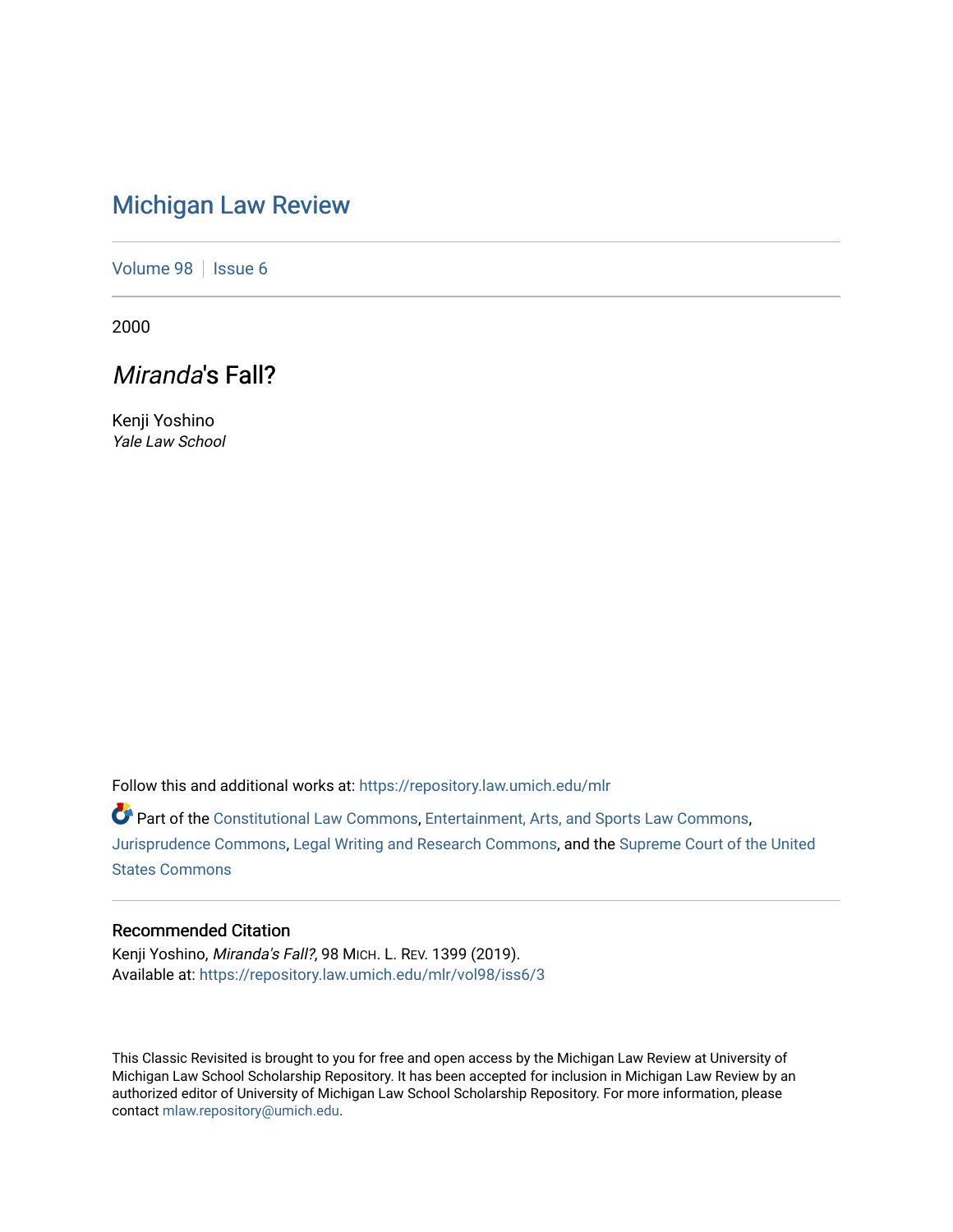## MIRANDA'S FALL?

#### Kenji Yoshino\*

THE FALL. By Albert Camus. New York: Vintage Books. 1991 (Justin O'Brien trans., 1956). Pp.147. \$9.

I.

If one wishes to revisit a classic, Albert Camus's The Fall is a riskier choice than Harper Lee's To Kill a Mockingbird,<sup>1</sup> which Steven Lubet eloquently discussed last year in these pages.<sup>2</sup> It is not only that Camus's work will be less familiar to legal audiences than Lee's, despite the fact that *The Fall* is becoming recognized through critical "revisitation" as perhaps Camus's greatest novel. $3$  It is also that the legal protagonist of *The Fall*, Jean-Baptiste Clamence, does not have Atticus Finch's immediate appeal. Finch is idealistic, Clamence is existential; Finch is pious, Clamence is debauched; Finch is hopeful, Clamence is mordant; Finch is American, Clamence is French; Finch is a lawyer, Clamence is an ex-lawyer who is now a judge-penitent.<sup>4</sup> Indeed, "the fall" of the title describes Clamence's fall from being an idealistic attorney much in the mold of Finch to being the urbane, dissolute, and strangely knowing expatriate he is at the time he tells his story. At least regarding the question of whether it is possible to live greatly in the law, *The Fall* is a much darker and more disturbing work than To Kill a Mockingbird. It is a less charismatic classic  $-$  a song of experience rather than one of innocence.

2. Steven Lubet, Reconstructing Atticus Finch, 97 MICH. L. REV. 1339 (1999) (book review).

3. See, e.g., PETER BROOKS, TROUBLING CONFESSIONS: SPEAKING GUILT IN LAW AND LITERATURE 163 (2000) (noting that The Fall "has only slowly won recognition as possibly the greatest of [Camus's] novels"); BRIAN T. FITCH, THE FALL: A MATTER OF GUILT 8-9 (1995) (noting that, while *The Fall* is less well-known than Camus's other fiction, it is "his most successful creation"); ROSEMARIE JONES, CAMUS: L'ETRANGER AND LA CHUTE 91 (1st ed. 2d prtg. 1994) (noting that, in her view, The Fall is Camus's "major work of fiction").

4. The term "judge-penitent" is not a reference to an existing legal role, but one that describes Clamence's self-conception. Here I follow Clamence, who throws out the term early in the novel without defining it as a means of encouraging his interlocutor to keep listening for the answer. P. 8. He writes: "What is a judge-penitent? Ah, I intrigued you with that business." P. 17.

<sup>\*</sup> Associate Professor, Yale Law School. B.A. 1991, Harvard; M.Sc. 1993, Oxford; J.D. 1996, Yale. - Ed. I thank Akhil Amar, Ariela Dubler, and Carol Rose for their helpful suggestions and Rose Saxe for her research assistance.

<sup>1.</sup> HARPER LEE, TO KILL A MOCKINGBIRD (1960).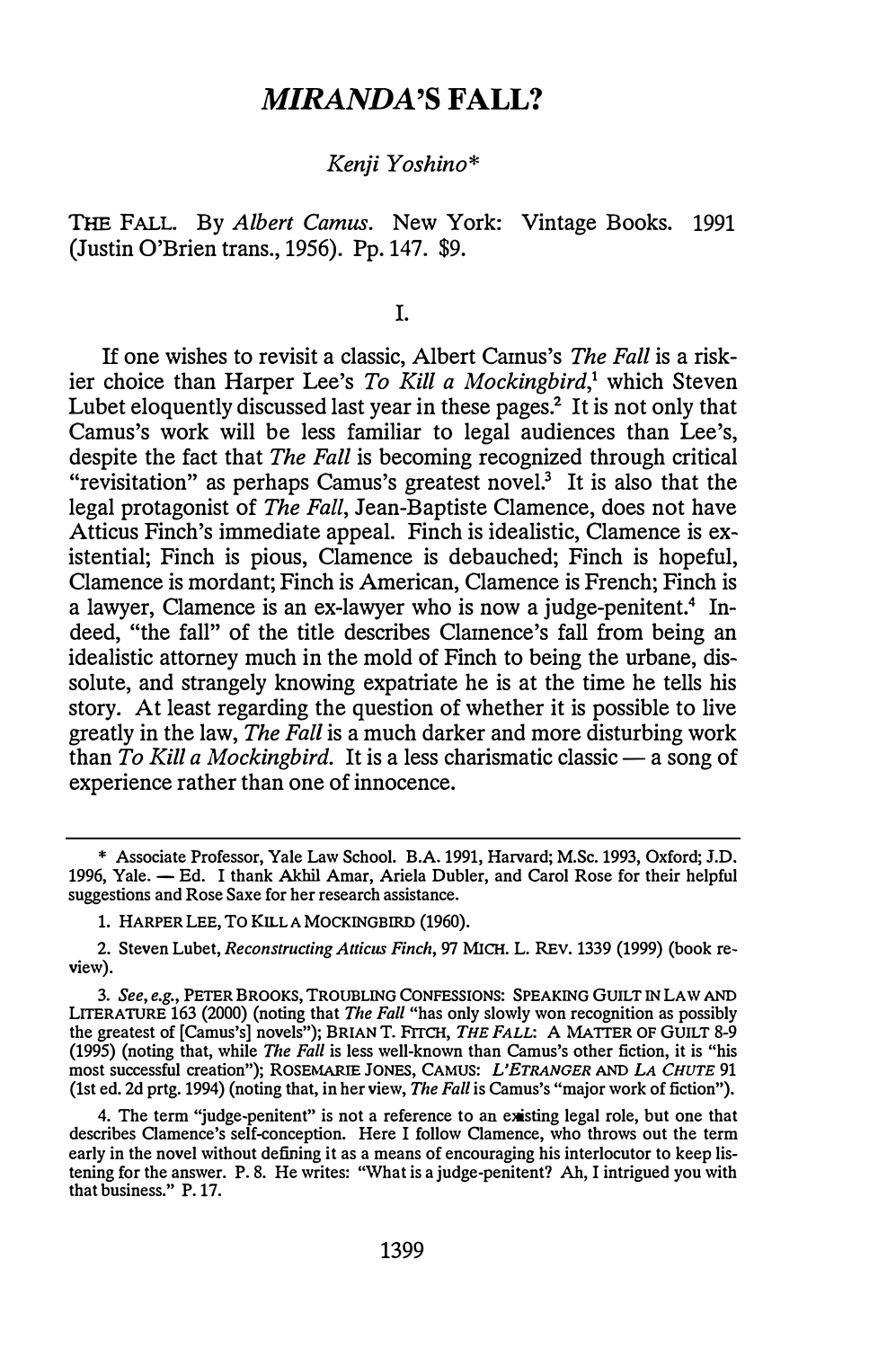Yet like many songs of experience, Camus's novel has a polyphony that simpler stock narratives about the law  $-$  or the simpler stock narratives that are the law  $-$  do not possess. Clamence is too urbane (to repeat the adjective that best describes him) to be a lawyer. He has seen too far into the world, and too deeply into himself, to believe, or even to pretend to believe, in the particularized determinations of guilt or innocence that the law requires. His urbanity causes him to leave his Finch-like career to adopt a hermit-like existence. He shifts from going to court  $(p. 17)$  to holding court in seedy bars  $(p. 3)$ , from having many possessions (p. 120) to having little more than stewardship over a stolen van Eyck painting (p. 128), from arguing other people's cases (p. 3) to ritually confessing his own sins (p. 139).

So what can we learn from Clamence's urbanity? In my view, it most starkly illuminates the nature of confessions. Among literary characters, Clamence is perhaps unsurpassed in his grasp of what confessions mean and how they work. To see this, we might begin by noting that the entire novel appears to be a monologic confession on Clamence's part. At the novel's inception, Clamence strikes up a conversation with a stranger in an Amsterdam bar. That conversation leads to a series of others over five days, in which Clamence reveals more and more about himself. While we discern Clamence responding to (and sometimes repeating) the stranger's questions, we never hear any voice in the novel other than Clamence's own. At the end of the novel, Clamence tells his interlocutor that he is engaged in ritual confession  $(p. 139)$  — like Coleridge's Ancient Mariner, he finds listener after listener to whom to tell his life story.5

But while Clamence's confession appears monologic, it is actually dialogic in at least two senses. First, the confession is not the same confession every time, but is tailored to the listener. "I don't accuse myself crudely, beating my breast," Clamence says, "No, I navigate skillfully, multiplying distinctions and digressions, too  $-$  in short I adapt my words to my listener ... " (p. 139). In an important sense, then, the monologue is guided by the interlocutor, as captured by commentary that seeks to reconstruct the stranger's half of the conversation.<sup>6</sup> Second, the confession is framed to elicit, and, if we are to believe Clamence, always does elicit, a counterconfession from the listener. The purpose of tailoring his words to the listener, Clamence reveals, is to "lead him to go me one better" (p. 139). At one point during his confession, Clamence says to the stranger: "Search your memory and perhaps you will find some similar story that you'll tell me later on" (p. 65). And at the end of the novel, Clamence says to

ANTHOLOGY OF POETRY 431, 445 (Margaret Ferguson et al. eds., 4th ed. 1970) (1817). 5. See Samuel Taylor Coleridge, The Rime of the Ancient Mariner, in THE NORTON

<sup>6.</sup> See, e.g., FITCH, supra note 3, at 75-96.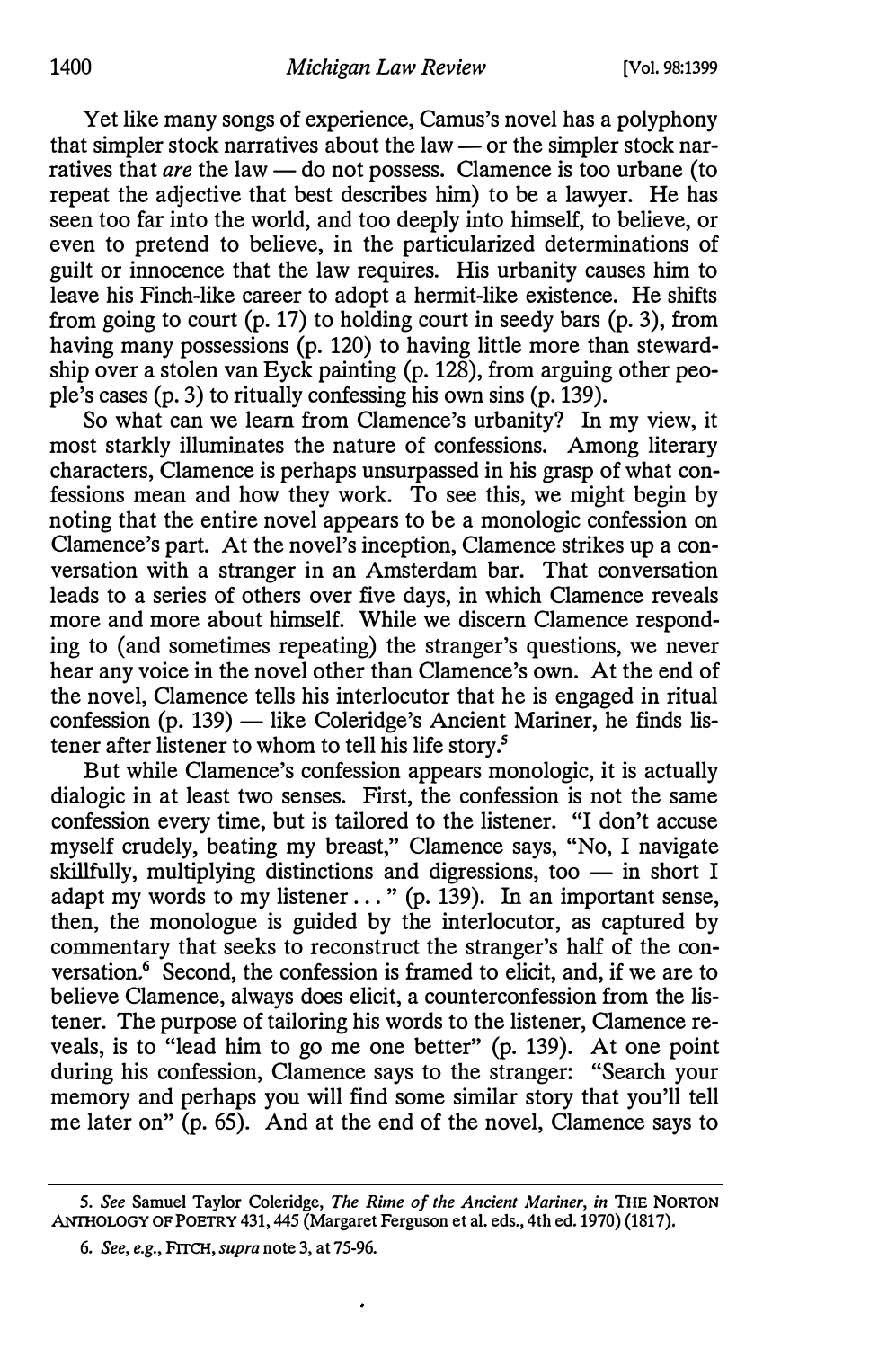his interlocutor: "Now I shall wait for you to write me or come back. For you will come back, I am sure!" (p. 141).

Clamence has a theory for why confessions can be so generative. Confessions can elicit counterconfessions because everyone is guilty, because everyone has something to confess (p. 110). This insight enables an artful individual making a confession to "construct a portrait which is the image of all and of no one" (p. 139). When such a portrait of guilt is painted, it pricks the conscience of others who recognize themselves within it  $-$  in Clamence's words, "the portrait I hold out to my contemporaries becomes a mirror"  $(p. 140)$ . That conscience seeks absolution in a confession of its own, which may in turn stimulate other confessions. The strange fecundity of confessions reflects the universality of the guilt that prompts them.

This urbane view of confessions suggests why Clamence left the legal profession. In the law, confessions are not meant to demonstrate universal guilt. To the contrary, the confession is meant to demonstrate that only the confessant (the individual making the confession) is guilty. A confession by one suspect is usually seen to exonerate, rather than to implicate, the others. Just as the urbane view situates the confession within a generalizing discourse of guilt (the confession shows that all are guilty), the legal view situates the confession within a particularizing discourse of guilt (the confession shows that some, but not others, are guilty). An actor as fully committed to the urbane view as Clamence will have difficulty remaining a traditional legal actor.

Short of following in Clamence's footsteps and leaving the law, what might a legal audience do with the urbane understanding of the confession? In this Review, I first more fully describe the urbane view by engaging in a close reading of Camus's novel. I then draw on Peter Brooks's recent groundbreaking book, Troubling Confessions: Speaking Guilt in Law and Literature, $7$  to consider the difficulties that the law has in incorporating the urbane view. In so doing, I turn to a classic text — the  $\tilde{M}$ iranda<sup>8</sup> warning — that the Supreme Court just "revisited" this Term, $9$  to argue that the *Miranda* warning is a legal attempt to contend with the urbane view.

### II.

The state of grace from which Jean-Baptiste Clamence falls is not so different from that imaginatively occupied by Atticus Finch. Clamence tells his interlocutor that only a few years before their con-

<sup>7.</sup> BROOKS, supra note 3.

<sup>8.</sup> Miranda v. Arizona, 384 U.S. 436, 467-73 (1966).

<sup>9.</sup> See Dickerson v. United States, 120 S. Ct. 2326 {2000).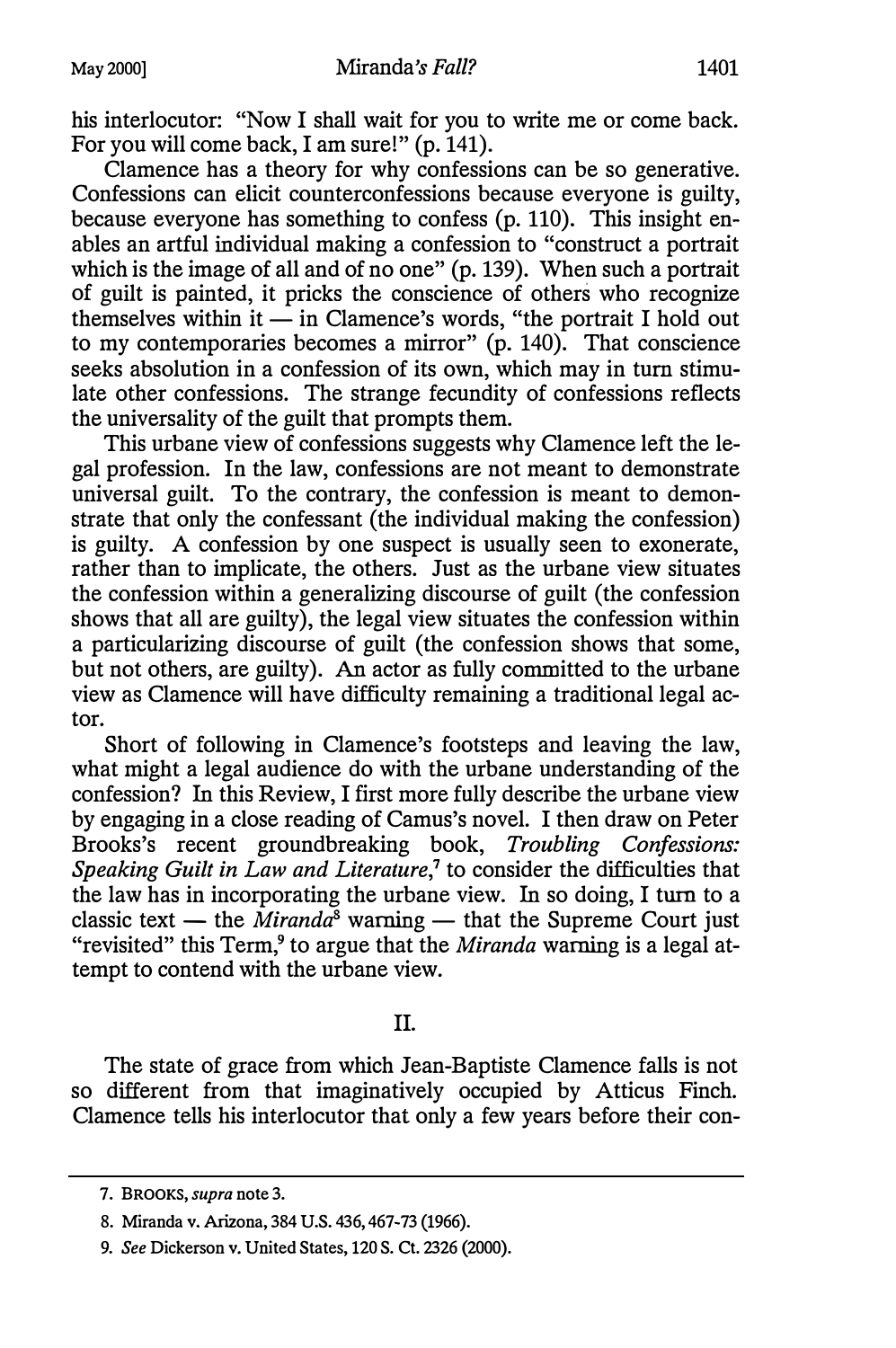versation he was a lawyer in Paris specializing in "noble cases" (p. 17) - cases involving widows, orphans, and alleged murderers. He was, he claims, "truly above reproach in [his] professional life" (p. 19) and, more generally, one of the happy few who are born knowing how to live (p. 27). As such, he evaded all unfavorable judgment: "You would really have thought that justice slept with me every night. I am sure you would have admired the rightness of my tone, the appropriateness of my emotion, the persuasion and warmth, the restrained indignation of my speeches before the court" (p. 17). Judgment was always directed toward others: "The judges punished and the defendants expiated, while I, free of any duty, shielded from judgment as from penalty, freely held sway bathed in a light as of Eden" (p. 27).

Yet Clamence sees in hindsight that his Eden always contained the seeds of its own dissolution. First, he comes to recognize the sinister aspect of his appetite for good deeds. That aspect is evident even in a simple recitation of his incommensurate emotional responses to such acts: Clamence describes his love of helping blind people across the street (p. 20), his exultation at the approach of a beggar (p. 21), and his joy at driving strangers home during transportation strikes (p. 22). But Clamence only gradually comes to identify the problem: that he gives not out of altruism but to demonstrate his own superiority. He recognizes that he has always "needed to feel *above*" (p. 23). This is a literal need — when Clamence says that he has "never felt comfortable except in lofty places," he means that he prefers "the bus to the subway, open carriages to taxis, terraces to closed-in places" (p. 23). Yet it is not only a literal need, for as Clamence notes, his "profession satisfied most happily that vocation for summits" (p. 25). And at least in its figurative manifestation, the need for heights calls his altruism into question. Clamence's virtue ostensibly permits him to attain "more than the vulgar ambitious man" and to ascend "to that supreme summit where virtue is its own reward" (p. 23). But is virtue truly its own reward if the virtuous man takes so much pleasure in surpassing the vulgar ambitious one? Clamence comes to answer this question in the negative  $-$  "When I was concerned with others, I was so out of pure condescension . . ." (p. 48).

Clamence also believed in his own perfection because of his unmediated access to life  $-$  "wasn't that Eden, *cher monsieur*: no intermediary between life and me?" (p. 27). That aspect of Eden, too, is ultimately interrogated. Clamence arrives at the insight that his relationship to his life is mediated through forgetting  $-$  "I had always" been aided by an extraordinary ability to forget. I used to forget everything, beginning with my resolutions" (p. 49). He cannot remember the issues that are ostensibly so important to him: "Fundamentally, nothing mattered. War, suicide, love, poverty got my attention, of course, when circumstances forced me, but a courteous, superficial attention  $\dots$ . Everything slid off  $-$  yes, just rolled off me"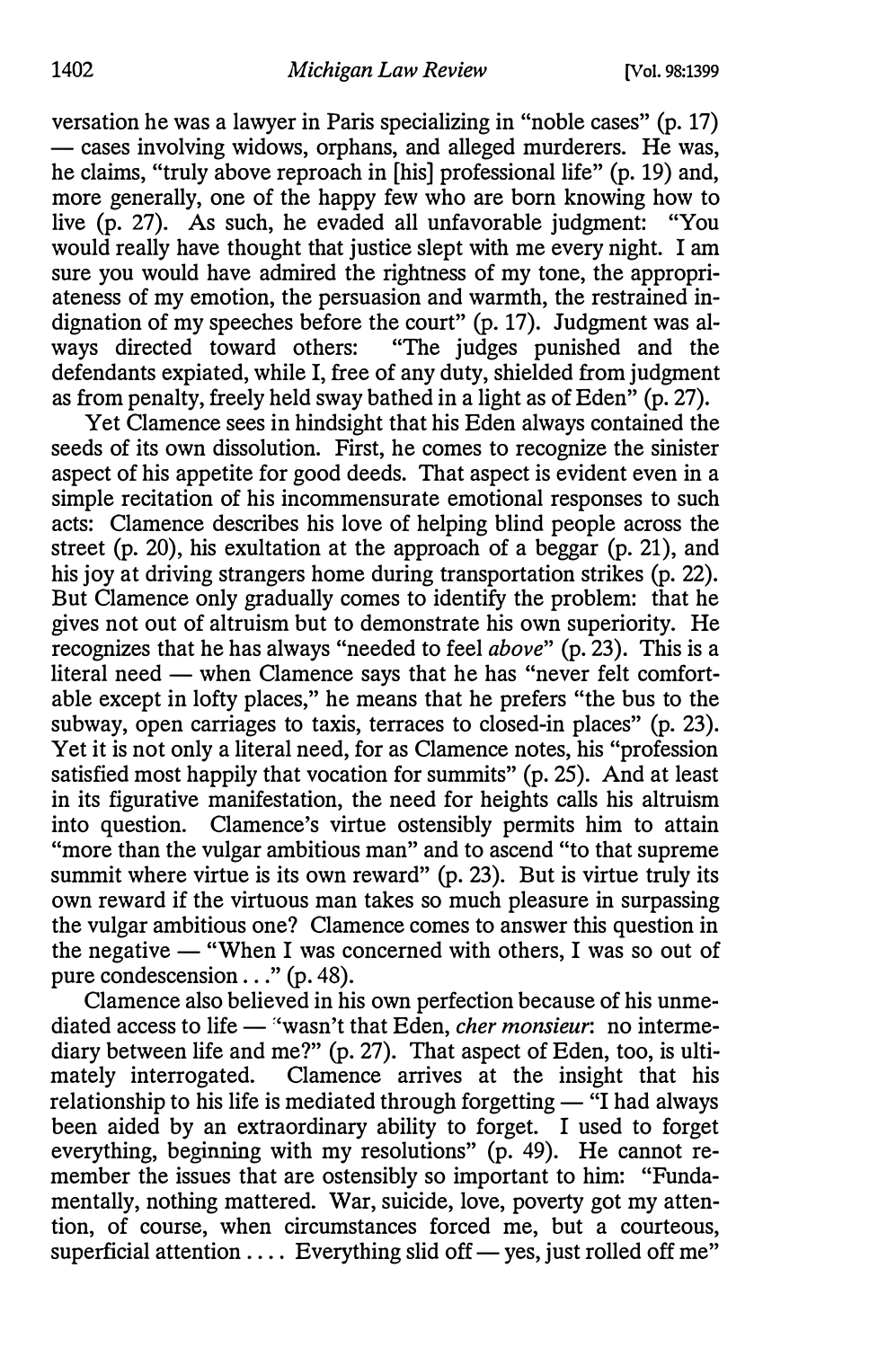If Clamence's forgetfulness reflects his narcissism, it also reinforces it. Clamence's conception of himself as perfect is secured only through the elision of uncomfortable details. His "fall" from Eden therefore occurs as he begins to remember. In describing the primary catalyst for the return of his memory, Clamence speaks of an evening he spent gazing at the river from the Pont des Arts. He was filled with well-being: "I felt rising within me a vast feeling of power and  $- I$ don't know how to express it  $-$  of completion, which cheered my heart" (pp. 38-39). Then he heard laughter behind him, traveling downstream as if emanating from a boat (p. 39). His heart began to beat rapidly, although "there was nothing mysterious about that laugh; it was a good, hearty, almost friendly laugh" (p. 39). He walked home, feeling dazed, breathing with difficulty, and buying cigarettes he did not need (p. 39). At home, he heard laughter again from the street, opened the windows, and saw some youths saying goodnight. "I went into the bathroom to drink a glass of water. My reflection was smiling in the mirror, but it seemed to me that my smile was double  $\dots$  " (p. 40).

When he initially tells the story, Clamence does not reveal why the laughter disturbed him so much. Laughter can imply ridicule and judgment, to which Clamence would clearly be sensitive, but the laughter was so innocuous, and had so little to do with him, that something else was obviously in play. But we are forced to wait, as Clamence himself may have been forced to wait, for the resurfacing of the memory that freighted the laughter with such significance. It is only later, in the middle of the novel, that Clamence divulges it.

The earlier memory is one of crossing the river on a different bridge on a night two or three years before the night on the Pont des Arts (p. 69). One of the few people in view was a thin young woman dressed in black, leaning over the railing of the bridge. The nape of her neck caught Clamence's erotic attention. But only momentarily he passed on (pp. 69-70). When he had walked fifty yards, he heard the sound of a body striking the water, and then "a cry, repeated several times, which was going downstream" (p. 70). The sound then suddenly stopped. Clamence froze. "I wanted to run and yet didn't stir. I was trembling, I believe from cold and shock. I told myself that I had to be quick and I felt an irresistible weakness steal over me. I have forgotten what I thought then" (p. 70). Finally, he made a decision. "Then, slowly under the rain, I went away. I informed no one" (p. 70). Over the next few days, he did not read the papers.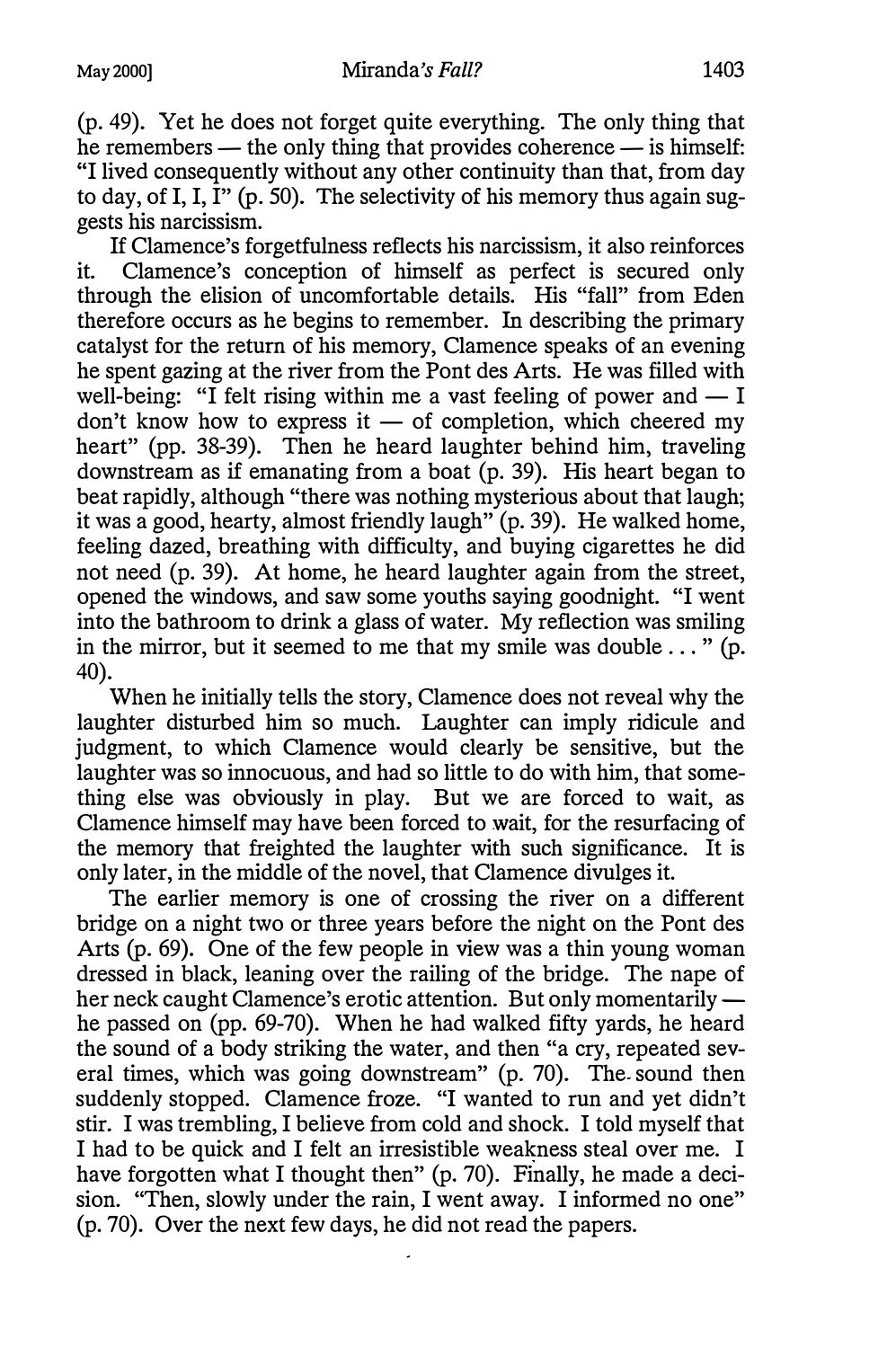The laughter on the Pont des Arts presumably stirred up this earlier repressed memory because of similarities in the setting, the time, and the sound of a human voice getting fainter as it traveled downstream. That sound, however, had changed from a cry of anguish to laughter. It is easy to read that laughter, and easy to think Clamence read it, as laughter about his hypocrisy. Clamence's twin flaws of selfabsorption and forgetfulness are simultaneously indicted  $-$  to preserve his narcissistic belief in his own perfection, he actively sought to forget the incident and his feelings about it.

Once this memory surfaces, Clamence radically revises his entire self-conception. Clamence maintains that the moment an individual opens himself to negative judgment, there is no stopping point  $-$  "We are forced to take the same precautions as the animal tamer. If, before going into the cage, he has the misfortune to cut himself while shaving, what a feast for the wild animals!" (p. 77). Clamence casts his friends in the roles of the animals, who come to ravening judgment at the slightest show of weakness (p. 78). Yet it is clear that he is his own harshest judge. Under his relentless self-scrutiny, memory begets memory, and confession begets confession. Clamence confesses to the brutal betrayal of a mistress (pp. 63-65), to cowardice when his honor is insulted (pp. 51-53), and to more daily forms of pettiness (p. 85). Besides not going to the drowning woman's aid, Clamence's greatest sin occurs while he is interned in a German camp in Tunisia during the war: "Let's just say I closed the circle when I drank the water of a dying comrade" (p. 126). The events on the evening at the Pont des Arts were thus evocative of his two greatest sins  $-$  he heard the voice moving down the river, then returned to his home and drank a glass of water. It is thus unsurprising that, as we will see, water becomes an important trope for the guilty conscience throughout Clamence's confessional narrative.

After accepting his own guilt, Clamence becomes unable to carry on the profession of a lawyer. Fleeing to Amsterdam, he assumes the name of Jean-Baptiste Clamence (pp. 8, 17).<sup>10</sup> The name is reminiscent of John the Baptist, the last prophet "clamans in deserto."11 That

<sup>10.</sup> Clamence divulges early in the novel that he is using a pseudonym (p. 17) and reminds us of this fact again (p. 125). He never reveals his real name.

<sup>11.</sup> See BROOKS, supra note 3, at 165; JONES, supra note 3, at 58. Clamence makes repeated references to himself as a prophet in the wilderness. He observes: "In solitude and when fatigued, one is after all inclined to take oneself for a prophet. When all is said and done, that's really what I am, having taken refuge in a desert of stones, fogs, and stagnant waters  $-$  an empty prophet for shabby times . . ." (p. 117). Similarly, after describing how he "made up [his] mind to leave the society of men," Clamence says, "No, no, I didn't look for a desert island; there are no more" (p. 98). While Clamence at one point compares himself to Elijah (p. 117), it is clear that he most identifies with John the Baptist. Jones notes parallels between Clamence and John the Baptist other than their shared name. For example, Clamence, like the Baptist clothed in his camel's hair, wears a camel-hair coat (p. 9). See JONES, supra note 3, at 65. Similarly, Clamence pictures his own death as one in which his head is displayed to the people (p. 146), as was the Baptist's own head. See id.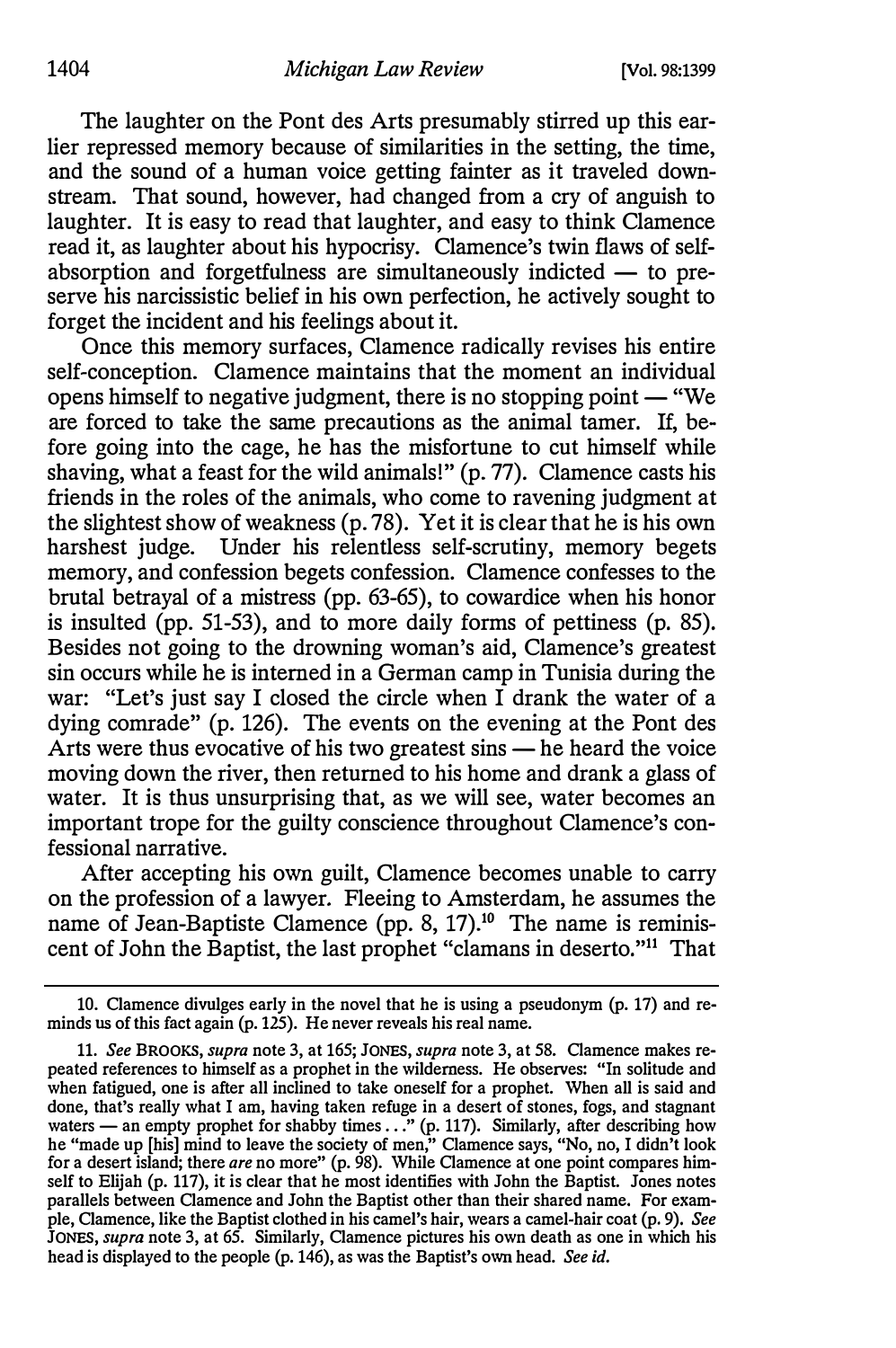association is developed by Clamence himself, who speaks of "the bitter water of [his] baptism" (p. 108), which presumably refers to his baptism into the consciousness of his own guilt. We might initially interpret his rejection of the legal profession as arising from a fear of hypocrisy: How can Clamence, who is culpable himself, participate in decisions about the guilt or innocence of others? That interpretation finds support in Clamence's repeated comments about how he will never be able to evade his own guilt. Building on the symbolic link between water and guilty conscience, Clamence stresses the inescapable nature of each. Boating on the Zuider Zee, Clamence tells his interlocutor that he now realizes that the cry of the drowned woman has "never ceased, carried by the river to the waters of the Channel, to travel throughout the world" (p. 108). He understands that it will wait for him "on seas and rivers, everywhere, in short, where lies the bitter water of my baptism" (p. 108). Longing to escape "this immense holywater font," he asks whether it is "credible that [they should] ever reach Amsterdam" (p. 109). Yet Amsterdam offers no escape from the water of guilt  $\frac{1}{\sqrt{2}}$  as Clamence observes at the novel's inception, "Amsterdam's concentric canals resemble the circles of hell" (p. 14).

In speaking of the inescapability of guilty conscience, however, Clamence is not speaking only of his own personal predicament. His self-conception as John the Baptist suggests that he has not only been baptized himself, but that he also baptizes others into a consciousness of guilt. That "bitter water" surrounds all who inhabit the atmosphere of the novel. Clamence explains that "this country inspires [him]," in part because water is so obviously ubiquitous  $-$  Holland's people are "wedged into a little space of houses and canals, hemmed in by fogs, cold lands, and the sea steaming like a wet wash" (p. 12). Moreover, throughout the work, there is a "damned humidity" (p. 111) which makes it "hard to breathe; the air is so heavy it weighs on one's chest" (p. 43). There is also constant rain (p. 12), which only lets up to become snow. The transformation delights Clamence, as he thinks of the snow as the feathers of doves flying over Amsterdam.<sup>12</sup> The change from the transparency of water to the opacity of snow is a momentary return from the lucid knowledge of guilt to the blank forgetfulness of innocence. But it is, of course, a transient metamorphosis, and one that is always ultimately reversed (p. 145). In the end, Clamence concludes that "we cannot assert the innocence of anyone, whereas we can state with certainty the guilt of all" (p. 110). Clamence's rejection of the lawyer's traditional role thus does not arise out of a simple

<sup>12.</sup> P. 145. Earlier in the novel, Clamence makes cryptic references to millions of invisible doves flying over Amsterdam (pp. 73, 96). As Lucy Melbourne suggests, the doves recall the dove that descended to mark Christ as the Redeemer at the time of his baptism. See LUCY L. MELBOURNE, DOUBLE HEART 175 (1986). As the feathers of the doves descend upon all, they may be read as announcing the innocence and divinity of all.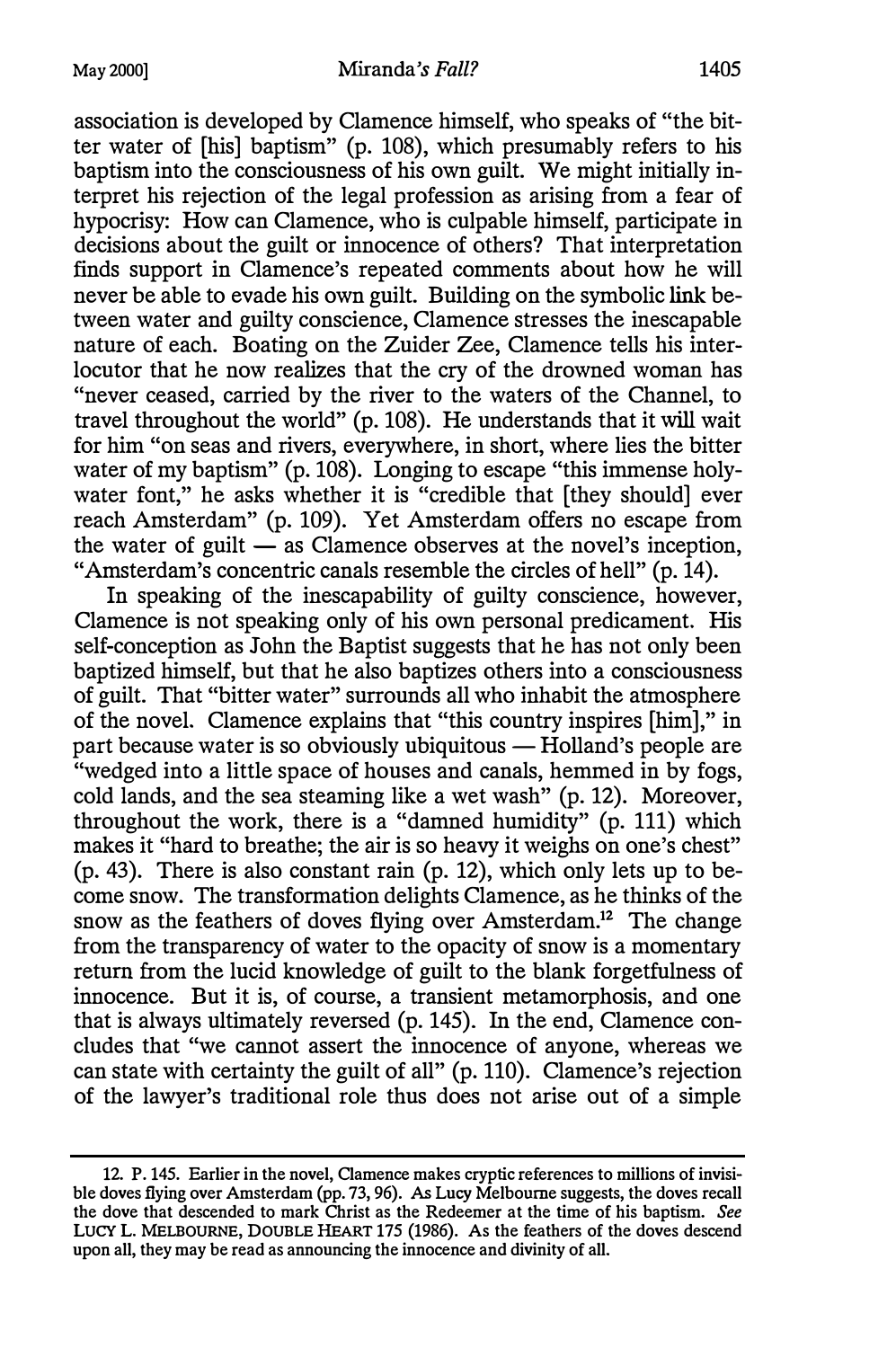sense of personal disqualification. He believes that no one is innocent enough to perform that role.

Clamence's conclusion that all are guilty again both reflects and reinforces his narcissism. Clamence's acknowledgement of his own guilt might be seen as a repudiation of his old hubris. But Clamence's transcendence over his old self is only partial, as he relinquishes the idea of his perfection but not of his superiority. We can see this in the quickness of his move from the belief that he is guilty to the belief that all are guilty. In this implicit logic  $-$  that if even he is guilty, all must be guilty  $\frac{1}{x}$  we see something of the old Clamence's narcissism. Moreover, Clamence's belief in universal guilt actually reinforces his belief in his own superiority, for while all are guilty, only some are honest enough to confess their guilt. By doing penance, Clamence achieves the moral superiority that permits him to judge his fellow human beings. For Clamence is now not simply a penitent, but a judge-penitent  $(p. 8)$  — he is not only a confessant, but also a confessor. Indeed, he sees the two roles as inextricably linked. He notes that ordinary people judge others to protect themselves: "People hasten to judge in order not to be judged themselves" (p. 80). Clamence, on the other hand, once again aims to surpass the "vulgar ambitious man" (p. 23). He seeks "to travel the road in the opposite direction and practice the profession of penitent to be able to end up as a judge" (p.138).

The doubleness of Clamence's role shifts in signification in his mind from an avoidable hypocrisy to a necessary one. Clamence originally speaks of his doubled nature with some derision, speaking of his sign as that of "a double face, a charming Janus" (p. 47), expressing disquiet at his "double" smile, and saying that he lived his whole life under "a double code" (p. 88). But he ultimately comes to peace with his double role  $-$  "I have accepted duplicity instead of being upset about it. On the contrary, I have settled into it and found there the comfort I was looking for throughout life" (p. 141). The double role is necessitated by the two sides of confession  $-$  there must be one to hear, and one to speak. But because of the universality of guilt, all must assume both roles. This is the urbane view of confession into which Clamence baptizes us.

### III.

After embracing the urbane view of confessions, Clamence leaves the law. This is unsurprising, as the law seems uncongenial to the view that confessions demonstrate the guilt of us all. To the contrary, legal confessions are meant to demonstrate the guilt only of the individual who is making the confession. Indeed, the confession is seen today, as in the medieval period, as the "queen of proofs," the dispositive mark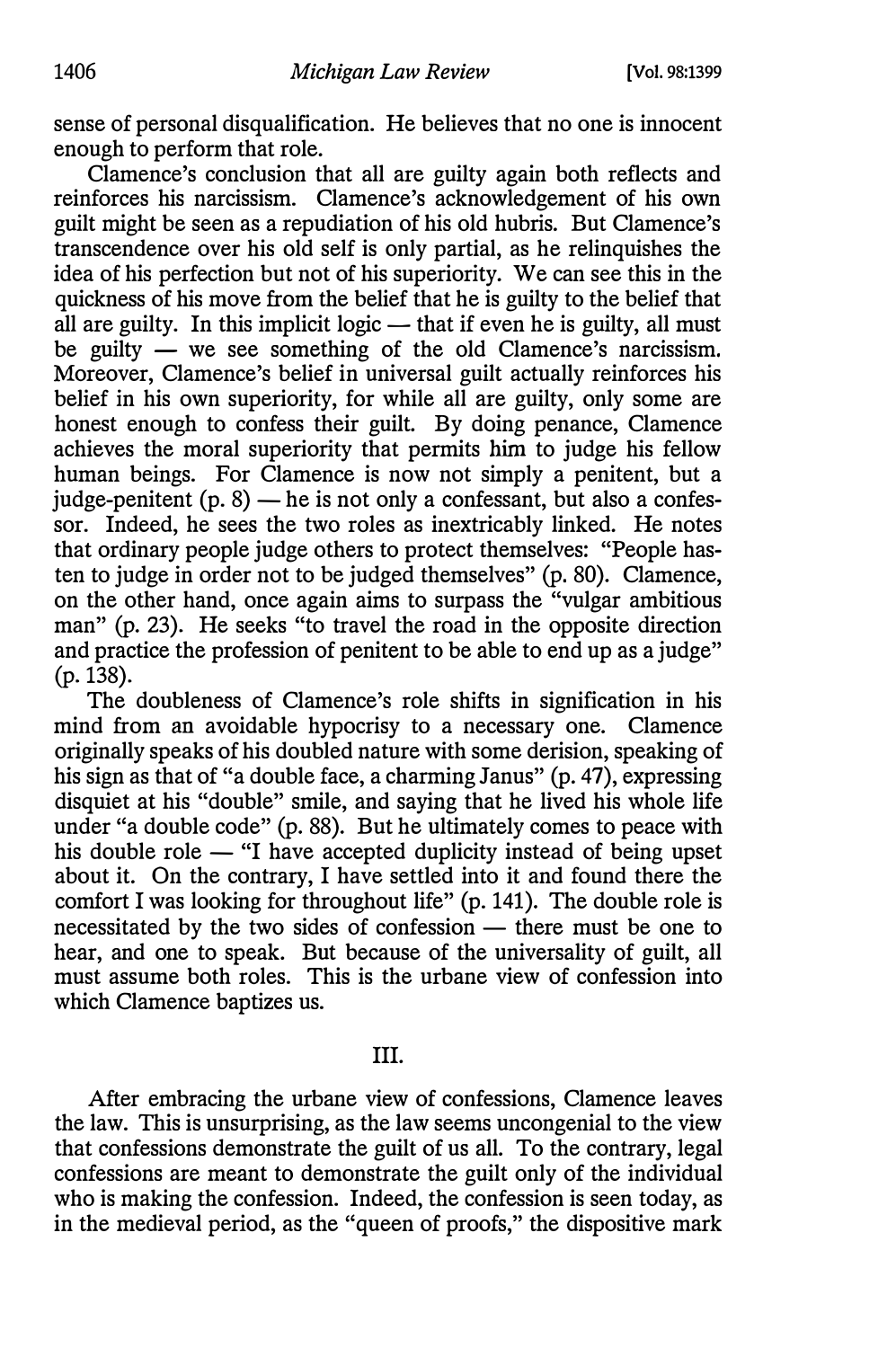of individual guilt.13 Thus, those who would wholly embrace the urbane view will not be comfortable within legal discourse.

Not all who embrace the urbane view, however, have the ability or inclination to leave the law. For us, the question remains of how to reconcile the legal understanding of the confession with a more urbane cultural one. In answering this question, I advert to Peter Brooks's new book on confessions in law and literature.<sup>14</sup> This exemplary work contextualizes the legal confession within the broader cultural practice of confession, not only as it is conducted in literature, but also as it is conducted in religion and psychoanalysis. By doing so, it illuminates the necessary reductions that law must make to other cultural understandings of confessions in order to function as "the law."

Brooks posits that the legal treatment of confessions is, in many ways, an outlier from their treatment in broader culture.<sup>15</sup> This thesis certainly holds with regard to the urbane view, which is much more robustly represented in the literary, psychoanalytic, and religious contexts than in the legal one. We have already seen in the literary realm that Clamence shifts from confessant to confessor. We can also situate Camus's novel within a long literary tradition  $-$  extending from The Canterbury Tales<sup>16</sup> to The Crucible<sup>17</sup> - in which the lines between confessants and confessors are blurred. In the religious realm, the Catholic tradition has required annual confession of the faithful since 1215, which means that priests taking confessions must also make them.18 Finally, in the psychoanalytic realm, concerns about the transferential dynamic have led to the requirement that psychoanalysts undergo analysis as part of their training.<sup>19</sup> In each of these realms, it is recognized that everyone has something to confess, something to work through, something about which he feels, or should feel, guilty.20

14. See generally BROOKS, supra note 3.

15. See id. at 4-5.

16. GEOFFREY CHAUCER, THE CANTERBURY TALES (Nevill Coghill trans., 1986) (c. 1400).

17. ARTHUR MILLER, THE CRUCIBLE (1953).

18. See LÉON-JOSEPH CARDINAL SUENENS, CORESPONSIBILITY IN THE CHURCH 108-09, 118 (Francis Martin trans., 1968).

19. See 1 RALPH R. GREENSON, THE TECHNIQUE AND PRACTICE OF PSYCHOANALYSIS 364-65 (1967).

20. As I have learned from considering confessions in my law-and-literature class, the term "confessant" (the individual making the confession) and the term "confessor" (the individual listening to the confession) are easily mistaken for each other. I believe that this confusion arises not only out of the similarity between the two words, but also out of the similarity between the two roles.

<sup>13.</sup> See BROOKS, supra note 3, at 4. Legal commentators have emphasized that confessions play a crucial role in securing guilty convictions in criminal trials. See, e.g., Paul G. Cassell, Miranda's Social Costs: An Empirical Reassessment, 90 Nw. U. L. REV. 387, 435-36 (1996) (collecting commentary).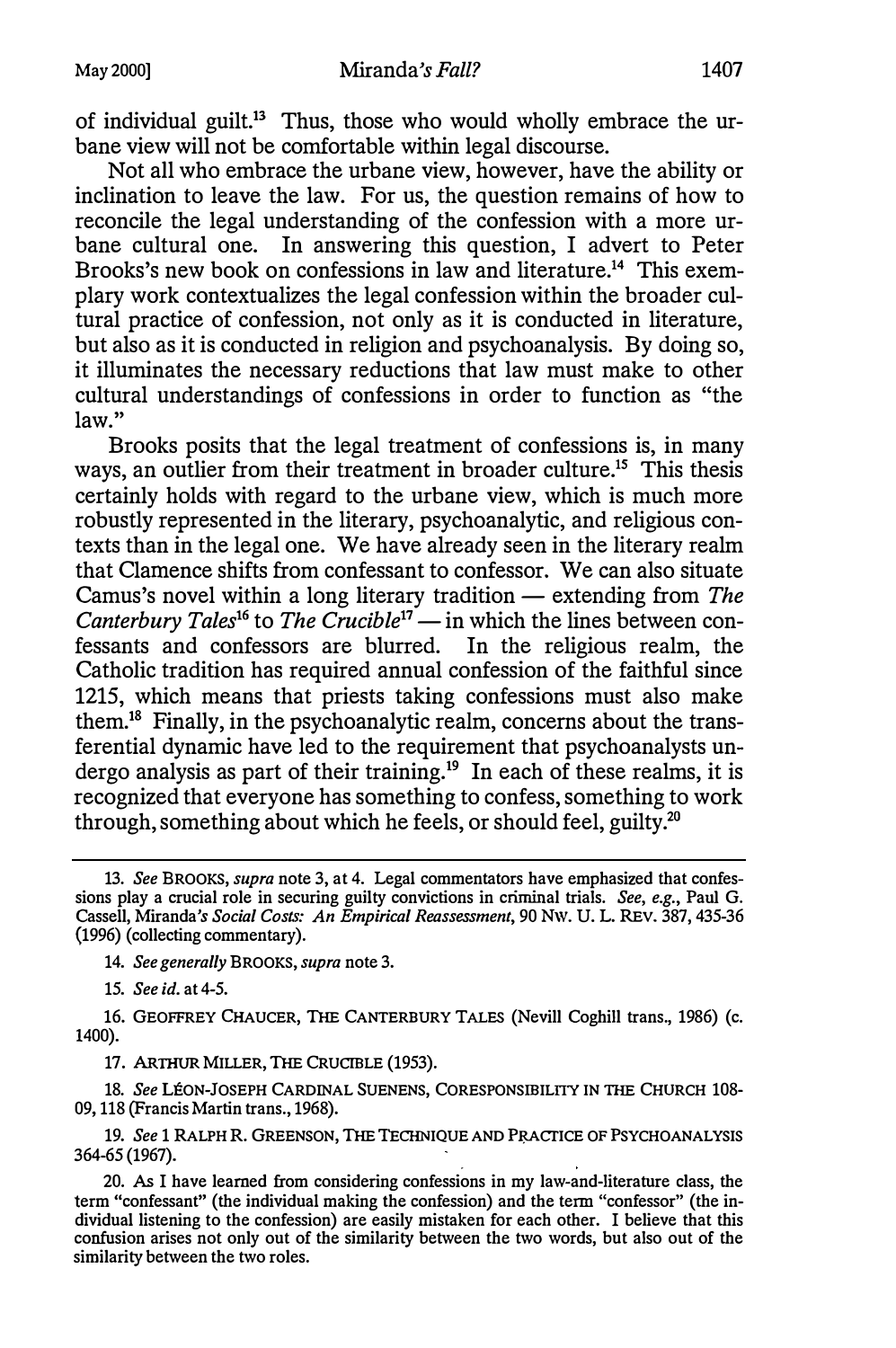In its rejection of the urbane view, the law emerges as the exception rather than the rule. Because the law must make ultimate decisions about guilt and innocence, it does not have the same institutional license as literature, religion, or psychoanalysis to let confessions demonstrate the universality of guilt.<sup>21</sup> Rather, it must promulgate the view that confessions may, at least in some circumstances, stand as the definitive utterance of individual guilt. This is why Clamence's profession of judge-penitent sounds so paradoxical: in Shakespeare's celebrated words, "to offend and judge are distinct offices, [a]nd of opposed natures."22 To distinguish this conception of particularized guilt from the urbane one, I will call it the "pragmatic conception."

Because law may never be entirely unmoored from culture, however, the pragmatic conception will always have to reckon with the pull of the urbane one.23 Indeed, the urbane view often appears to be a better description of how confessions work, even in the law. Camus's profession of "judge-penitent" seems paradoxical, but it is surely no surprise that legal confessors may also have sins of their own to confess. While there are many such sins, I will focus in the remainder of this discussion on perhaps the most infamous one. This is the sin of coercing the confession from the confessant. When such coercion exists, the confession may speak less to the suspect's guilt in committing a crime than to the interrogator's guilt in extorting the confession. Guilt in the legal realm can thus be as transitive and as ambiguous as guilt in the literary one. We might say that the urbane conception is not so much absent in the law as repressed by it.

American constitutional law is thus faced with a dilemma  $-$  how does it recognize the accuracy of the urbane conception but still sustain the viability of the pragmatic one? The jurisprudence concerning the admissibility of confessions may be read as an attempt to give each conception its due.<sup>24</sup> The urbane view is represented in the fact that

24. The Supreme Court has relied on a number of separate constitutional provisions to determine the admissibility of confessions:

- (1) From 1936 to the present, the due process clauses of the Fifth and Fourteenth Amendments have been used to exclude involuntary confessions.
- (2) From 1964 to the present, the Sixth Amendment right to counsel has been applied in determining the admissibility of a confession obtained from a defendant who has been formally charged with a crime.
- (3) Since 1966, the Fifth Amendment's privilege against self-incrimination has been applied to statements made during custodial interrogation; a waiver analysis has

<sup>21.</sup> See BROOKS, supra note 3, at 4-5.

<sup>22.</sup> WILLIAM SHAKESPEARE, THE MERCHANT OF VENICE act 2, SC. 9, 11. 61-62 (John Russell Brown ed., 7th ed., Methuen & Co. 1959).

<sup>23.</sup> See, e.g., Robert M. Cover, The Supreme Court 1982 Term - Foreword: Nomos and Narrative, 97 HARV. L. REV. 4, 4 (1983) (noting that the law is "but a small part of the normative universe that ought to claim our attention," and therefore cannot be understood in isolation "from the narratives that locate it and give it meaning").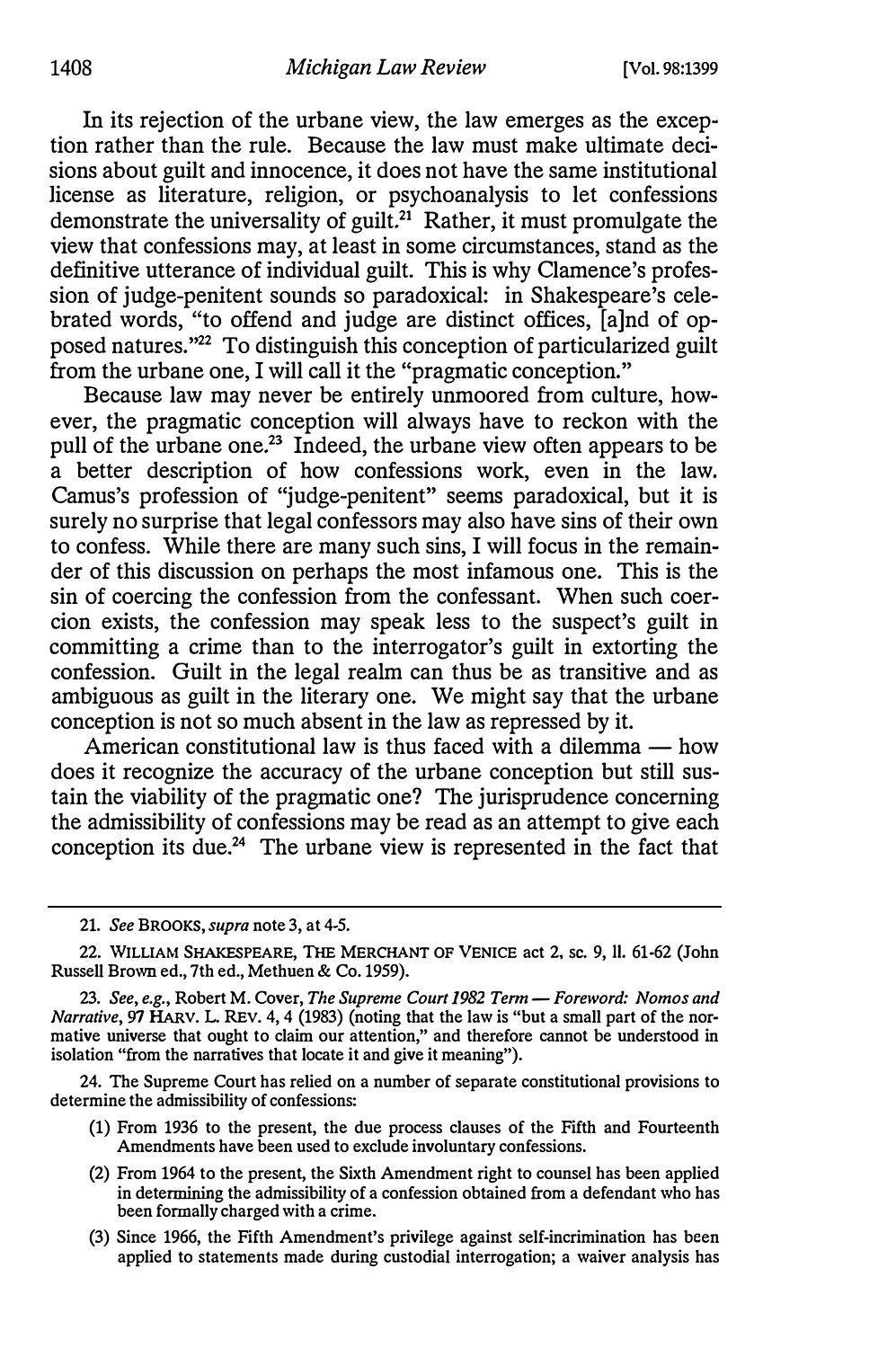courts have entertained the possibility that the suspect's confession may not (only) represent the guilt of the suspect, but may (also) represent the guilt of the interrogator.<sup>25</sup> The pragmatic view is represented in the fact that the courts entertain that ambiguity only to resolve it  $$ if admitted, the confession is always held to redound to the guilt only of the suspect, rather than testifying to the guilt of both parties (or the guilt of us all). Thus, the jurisprudence of confessions recognizes the urbane view, but ultimately reduces it to the pragmatic one. I wish to suggest that the various phases of the jurisprudence regulating confes $sions$ — the pre-*Miranda* phase, the *Miranda* phase, and the proposed post-*Miranda* phases  $-\frac{m}{n}$  all be seen as different approaches to this reduction.<sup>26</sup>

Until shortly before the landmark Miranda decision in 1966, the question of whether the confession testified to the guilt of the suspect or to the guilt of the interrogator was framed almost exclusively as a question of voluntariness under the due process clauses.<sup>27</sup> Voluntariness was not determined formulaically, but rather by looking at "the totality of all the surrounding circumstances."28 If the suspect confessed "voluntarily," then the confession was admissible as the ultimate proof of the suspect's guilt. If the suspect did not confess voluntarily, then the confession was inadmissible. The voluntary/ involuntary distinction was thus used to counter the transitive nature of confessions, assigning entire responsibility for the confession to one party or the other.

The voluntariness standard, however, merely displaced the indeterminacy inhering in the practice of confession onto the analogous indeterminacy inhering in the concept of agency. Thus, it was unsur-

25. See infra notes 27-55 and accompanying text.

27. The first Fourteenth Amendment coerced confession case was Brown v. Mississippi, 297 U.S. 278 (1936), in which the Supreme Court excluded a confession as involuntary. The Supreme Court decided thirty-five "voluntariness" cases between 1936 and 1964. In these cases, the Court determined on a case-by-case basis how the voluntariness of a confession was affected by such factors as the personal characteristics of the accused, circumstances of physical deprivation or mistreatment, and psychological influences. See SALTZBURG & CAPRA, supra note 24, at 512-14.

28. Schneckloth v. Bustamonte, 412 U.S. 218, 226 (1973).

prevailed, and the privilege must be shown to have been effectively waived before a confession is admissible.

See STEPHEN A. SALTZBURG & DANIELJ. CAPRA, AMERICAN CRIMINAL PROCEDURE 511 (5th ed. 1996).

<sup>26.</sup> I acknowledge that these distinctions are very rough, insofar as significant changes that occurred within each of these phases will go largely unattended here. See, e.g., Richard A. Leo & Welsh S. White, Adapting to Miranda: Modern Interrogators' Strategies of Dealing with the Obstacles Posed by Miranda, 84 MINN. L. REV. 397, 407 (1999) (noting that "Miranda itself has changed" over the "past thirty-three years," such that it "is no longer one case, but rather a body of safeguards that impose less strict safeguards than the original decision").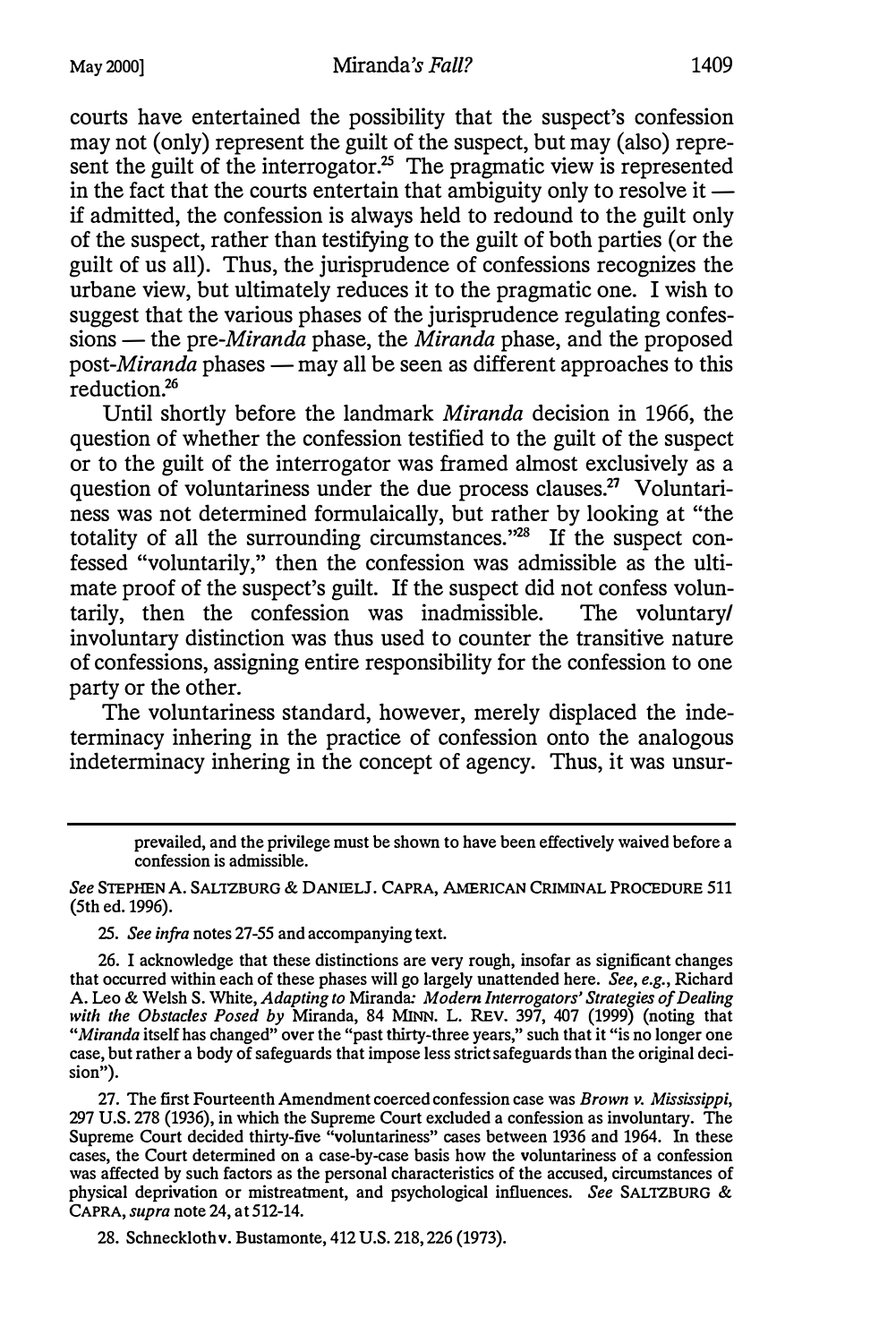prising that the more subtly the pre-Miranda opinions addressed the question of volition, the more they approached the urbane view. In the 1944 case of *Ashcraft v. Tennessee*, $29$  Justice Jackson wrote in dissent that "[t]o speak of any confessions of crime made after arrest as being 'voluntary' or 'uncoerced' is somewhat inaccurate, although traditional."<sup>30</sup> This is because "[i]t is probably the normal instinct to deny and conceal any shameful or guilty act."<sup>31</sup> Jackson thus pointed out that the mere fact that the confession was made suggests that the confessant's will was overborne. This analysis is consonant with Clamence's teaching that all confessions are effectively co-written by confessant and confessor.

To the extent that the voluntariness standard tacks close to the urbane view, we should expect it to be unworkable. Brooks focuses on Culombe v. Connecticut, $3^2$  one of the major cases leading up to Miranda, to make the point that sophistication in this realm can be impractical.<sup>33</sup> In Culombe, Justice Frankfurter wrote a sixty-seven page "treatise" on the voluntariness standard, which sets forth a threepart test. The courts are to determine "the crude historical facts," then to engage in the "imaginative recreation, largely inferential, of internal, 'psychological' fact," and finally to apply "to this psychological fact ... standards for judgment informed by the larger legal conceptions ordinarily characterized as rules of law but which, also, comprehend both induction from, and anticipation of, factual circumstances."34 Merely articulating this version of the test should vindicate Justice Warren's criticism in his Culombe concurrence that lower courts and law enforcement agencies would receive little guidance "from the treatise for which this case seems to have provided a vehicle."35 In 1985, the Court offered a retrospective of scholarly critiques of the voluntariness test, noting that "[t]he voluntariness rubric has been variously condemned as 'useless,' 'perplexing,' and 'legal 'double-talk.' "36 "Voluntariness" was thus a false rescue from the urbane view of confession.

Because of the incoherence of the voluntariness standard, it " 'seemed inevitable that the Court would seek 'some automatic device by which the potential evils of incommunicado interrogation

- 30. Id. at 161 (Jackson, J., dissenting).
- 31. Id. at 160 (Jackson, J., dissenting).
- 32. 367 U.S. 568 (1961).
- 33. See BROOKS, supra note 3, at 65-87.
- 34. Culombe, 367 U.S. at 603 (Frankfurter, J., plurality opinion).
- 35. Id. at 656 (Warren, C.J., concurring).

<sup>29. 322</sup> U.S. 143 (1944).

<sup>36.</sup> Miller v. Fenton, 474 U.S. 104, 116 n.4 (1985) (citations omitted) (collecting commentary).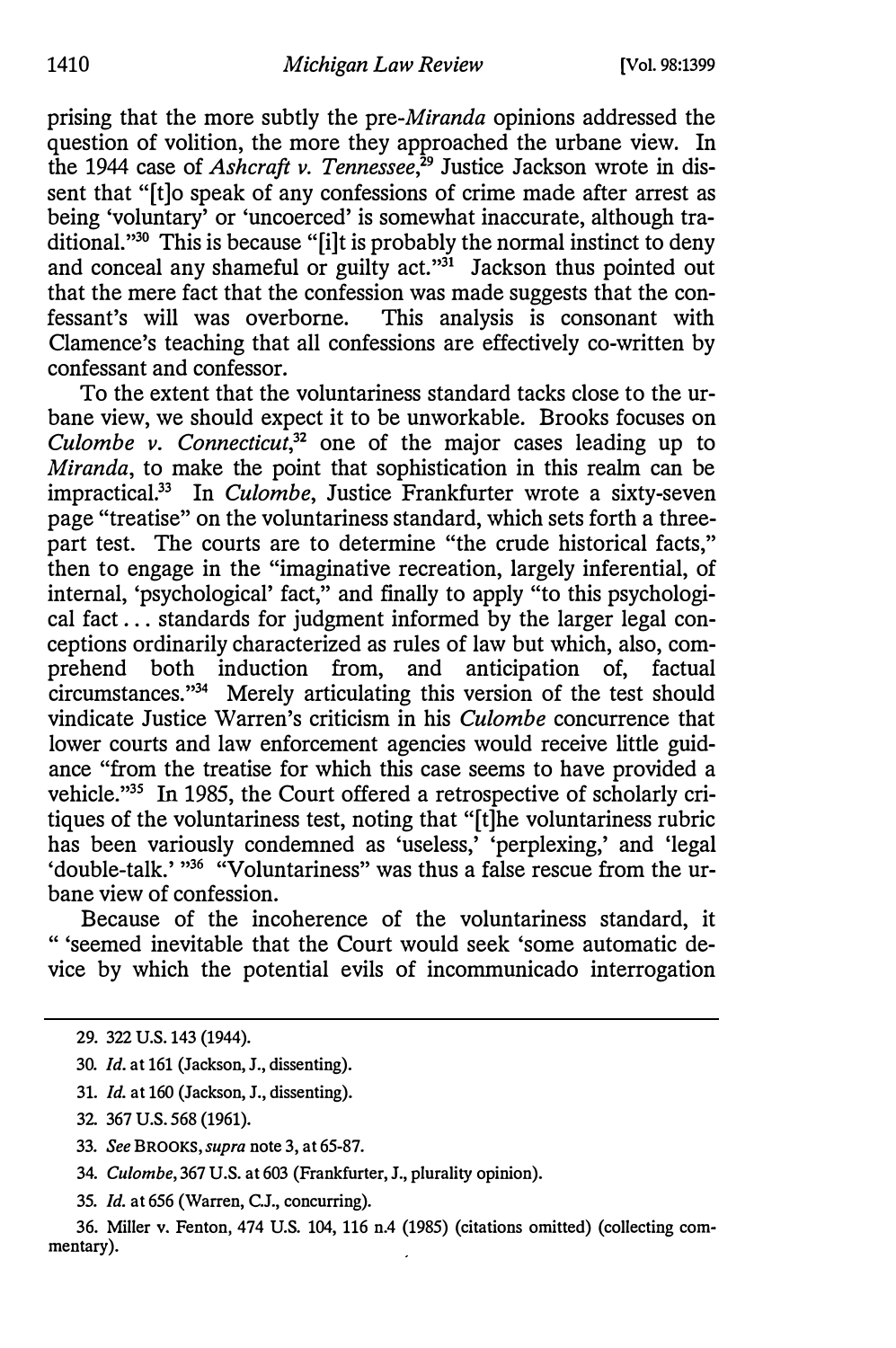[could] be controlled.'' "37 Five years after *Culombe*, the Court found its automatic device in Miranda v. Arizona.<sup>38</sup> The holding of Miranda was that the famous four-part warning (or a legislatively written equivalent) had to be recited for a confession to be deemed voluntary.39 Yet it was entirely predictable that the warning would shift from being a quasi-necessary condition<sup>40</sup> for the admissibility of a confession to becoming a quasi-sufficient one.41 The rule's distinction between warning and nonwarning tracks the desired distinction between volition and coercion so closely that it is unsurprising that legal actors often intuit a close correlation between them.<sup>42</sup> And, relative to voluntariness, the presence or absence of the Miranda warning is easily veri $fiable - it$  is not an interior state, but a public utterance.

Miranda thus successfully disrupts the dynamic described by the urbane view of confessions. The urbane view suggests that confessions describe a guilt beyond that of the speaker, provoking a counterconfession by the individual who hears the confession regarding his own guilt. Reading the criminal confession into this paradigm conjures up the image of a police officer forcing a confession from a suspect, and then being required in a pre-Miranda voluntariness inquiry to confess his own bad deeds in extorting the confession.<sup>43</sup> In

37. YALE KAMISAR ET AL., MODERN CRIMINAL PROCEDURE 458 (8th ed. 1994) (alteration in original) (quoting Geoffrey R. Stone, The Miranda Doctrine in the Burger Court, 1977 SUP. Cr. REV. 99, 103 (quoting WALTER v. SCHAFER, THE SUSPECT AND SOCIETY: CRIMINAL PROCEDURE AND CONVERGING CONSTITUTIONAL DOCTRINE 10 (1967))).

38. 384 U.S. 436 (1966).

39. The four warnings are: (1) that the suspect has the right to remain silent; (2) that any statements he makes can be used against him; (3) that he has the right to the presence of an attorney during questioning; and  $(4)$  that he will be provided with an attorney if he cannot afford one. See Miranda v. Arizona, 384 U.S. 436, 444 (1966).

40. Cases following Miranda have narrowed its protections such that the warning is not strictly necessary to use the confession in certain ways. See, e.g., New York v. Quarles, 467 U.S. 649, 657 (1984) (creating a general "public safety" exception to Miranda); Michigan v. Tucker, 417 U.S. 433, 433 (1974) (holding admissible the testimony of a witness whose identity had been learned by questioning the defendant without a full Miranda warning); Harris v. New York, 401 U.S. 222, 222 (1971) (holding that statements obtained without a full Miranda warning may be used to impeach the defendant's credibility).

41. The Miranda warning does not exempt police officers from further scrutiny as to the voluntariness of the confession. See KAMISAR ET AL., supra note 37, at 458 n.c. The warning, however, has been described as providing them with a "safe harbor." See CHARLES FRIED, ORDER AND LAW: ARGUING THE REAGAN REVOLUTION: A FIRST-HAND ACCOUNT 45 (1991) (noting author's impression as Solicitor General that "most professional law enforcement organizations had learned to live with *Miranda*, and even to love it, to the extent that it provided them with a safe harbor").

42 See, e.g., Charles D. Weisselberg, Saving Miranda, 84 CORNELL L. REV. 109, 123 (1998) (arguing that Miranda created an isomorphism between warning/nonwarning and volition/coercion).

43. In contrast to the literary model, of course, the compulsion on the part of the interrogator to confess his bad deeds will usually not be internal. Rather, that compulsion will come from the legal proceedings themselves. Yet the very fact that those proceedings direct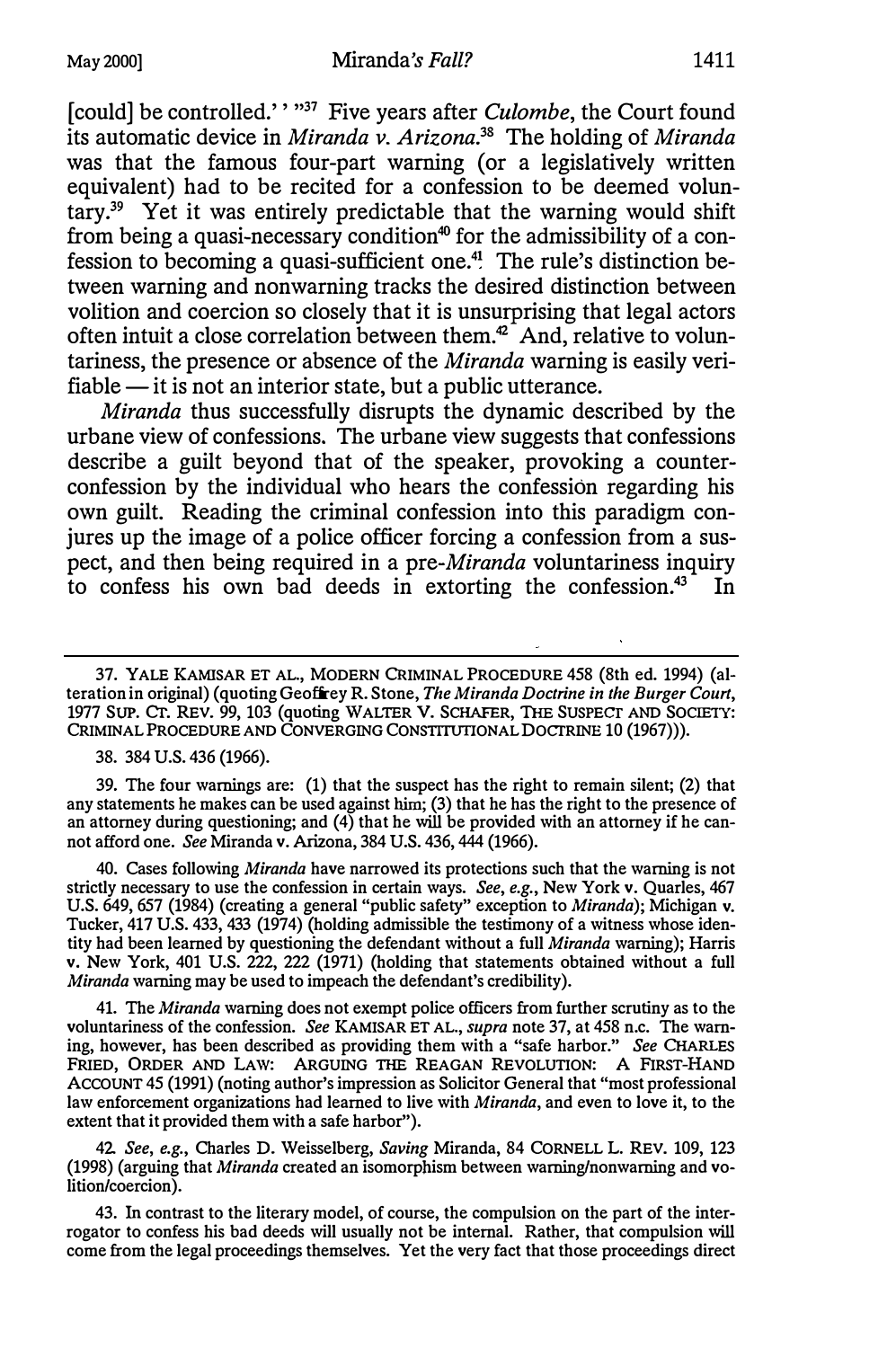Camusian fashion, the original confessor becomes the confessant. After Miranda, however, the link between the suspect's confession and the officer's confession is broken. So long as the police officer is canny enough to mouth the words of the Miranda warning, the suspect's subsequent confession is much more likely to be deemed voluntary, and the police officer's own acts may go unconfessed.

In this sense, the *Miranda* warning may be seen as a form of *anti*confession, a circuit breaker that disrupts the generativity of the confession. This is true not only for the officer, who can be protected by the warning from many forms of subsequent scrutiny, but also for the suspect. For the suspect, the warning by *itself* is unlikely to prompt the suspect to make a confession. This is because it formalizes the relationship between officer and suspect. A set text that reveals nothing about its individual speaker, it informs the suspect of his substantive rights. This has the effect of reminding the suspect that the officer is not a sympathetic confessor, and that the legal modality of confession is in this way an outlier from many other models of confession extant in our culture. It also prevents the officer from entirely tailoring his narrative to the individual suspect in a Clamence-like manner. Think how much less likely the stranger of The Fall would have been to make his confession if Clamence had administered the warning at the beginning of his artful narrative! Conversely, think of the cases in which suspects are encouraged to make confessions because the interrogator tells exactly this kind of a narrative.<sup>44</sup>

In this Term's Dickerson v. United States,<sup>45</sup> the Supreme Court preserved the *Miranda* framework from a 1968 Congressional statute that sought to reinstate the pre-*Miranda* status quo.<sup>46</sup> In reaching its result, the Court first had to determine whether *Miranda* had announced a constitutional rule, which Congress could not supersede, or a nonconstitutional rule, which Congress could alter at will.<sup>47</sup> After deciding

47. Dickerson, 120 S. Ct. at 2332-33.

themselves at the potential guilt of the interlocutor suggests that the confessional scene is being read through the urbane paradigm.

<sup>44.</sup> See, e.g., Brewer v. Williams, 430 U.S. 387 {1977). In Brewer, a police officer drove a man suspected of murdering a ten-year-old girl from Davenport, Iowa to Des Moines with the understanding that the suspect would not be questioned until he met with his lawyer at his destination. See id. at 390-91. While the officer did not ask the suspect any questions, he told a vivid narrative about how the heavy snow forecasted for that evening would cover the body of the girl by the time they reached their destination. See id. at 392. The officer went on to suggest that the suspect, whom he knew to be deeply religious, was the only individual who could enable the parents to find the girl in time to give her a Christian burial. See id. at 393. The suspect broke down and led the officer to the body. See id. The Supreme Court found that this process had violated the defendant's Sixth Amendment right to counsel, noting that the detective's narrative sought "to elicit information from [the suspect] just as surely as — and perhaps more effectively than — if he had formally interrogated him." Id. at 399.

<sup>45.</sup> Dickerson v. United States, 120 S. Ct. 2326 (2000).

<sup>46. 18</sup> u.s.c. § 3501 (1994).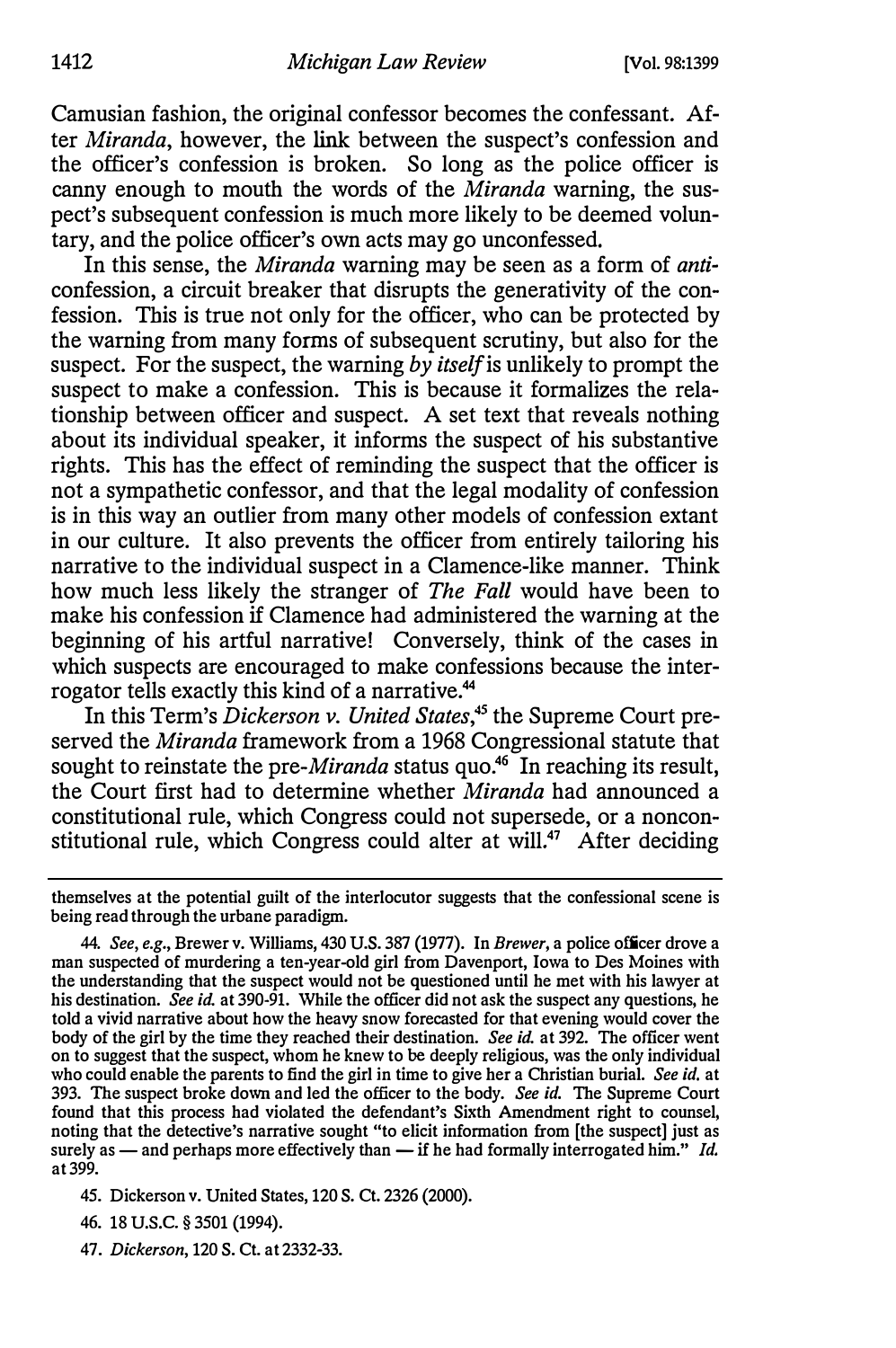that the Miranda framework had a constitutional dimension, the Court then considered whether the statute actually sought to supersede that framework. This question was slightly complicated by the fact that Miranda itself accorded Congress and state legislatures some power to develop alternatives to its four-part warning. Miranda stated that its framework was not intended to be a "constitutional straitjacket"48 and that its holding permitted legislatures to replace the warning with "procedures which are at least as effective."<sup>\*\*</sup> The *Dickerson* Court quickly dispensed with this potential complication by observing that the statute sought to reinstate the framework that pre-dated Miranda, in which a judicial finding of voluntariness in light of the totality of the circumstances was not only necessary, but also sufficient, to render a confession admissible.<sup>50</sup> Reasoning that the Miranda Court had already rejected this framework as constitutionally inadequate, the Dickerson Court struck down the statute.<sup>51</sup>

It bears emphasis that the *Dickerson* Court did not hold that the words of the Miranda warning were constitutionally required. Dickerson did not overrule the portion of *Miranda* that suggested that its constitutional requirement could be satisfied by "procedures which are at least as effective" as the four-part warning. It simply noted that the pre-Miranda voluntariness paradigm did not provide such a procedure. Thus, while Dickerson bars a return to the pre-Miranda regime, it theoretically permits an advance to some third regime in which the warning is retired.<sup>52</sup>

But while the Dickerson Court did not formally require the words of the warning, it strongly suggested that they are here to stay. Toward the end of its opinion, the Court noted that the doctrine of *stare* decisis also supported its holding. It stated: "Whether or not we would agree with *Miranda*'s reasoning and its resulting rule, were we addressing the issue in the first instance, the principles of stare decisis weigh heavily against overruling it now." $\frac{3}{10}$  As part of that analysis, the Court described the reliance interest that had developed around the words of the warning, stating that "Miranda has become embedded in

50. Dickerson, 120 S. Ct. at 2335.

51. Id.

<sup>48.</sup> Miranda v. Arizona, 384 U.S. 436, 467 (1966).

<sup>49.</sup> Id.

<sup>52.</sup> Academic commentators have suggested alternatives to the Miranda warning other than the voluntariness paradigm. See, e.g., Akhil Reed Amar & Ren e-B. Lettow, Fifth Amendment - First Principles: The Self-Incrimination Clause, 93 MICH. L. REV. 857, 909 (1995) (suggesting, inter alia, "a prophylactic rule that no police-station confession by a defendant is ever allowed in, unless volunteered by a suspect in the presence of an on-duty defense lawyer or ombudsman in the police station"); Cassell, supra note 13, at 496-97 (suggesting, inter alia that a modified warning be given that eliminates the offer of counsel, and that confessions be videotaped).

<sup>53.</sup> Dickerson, 120 S. Ct. at 2336.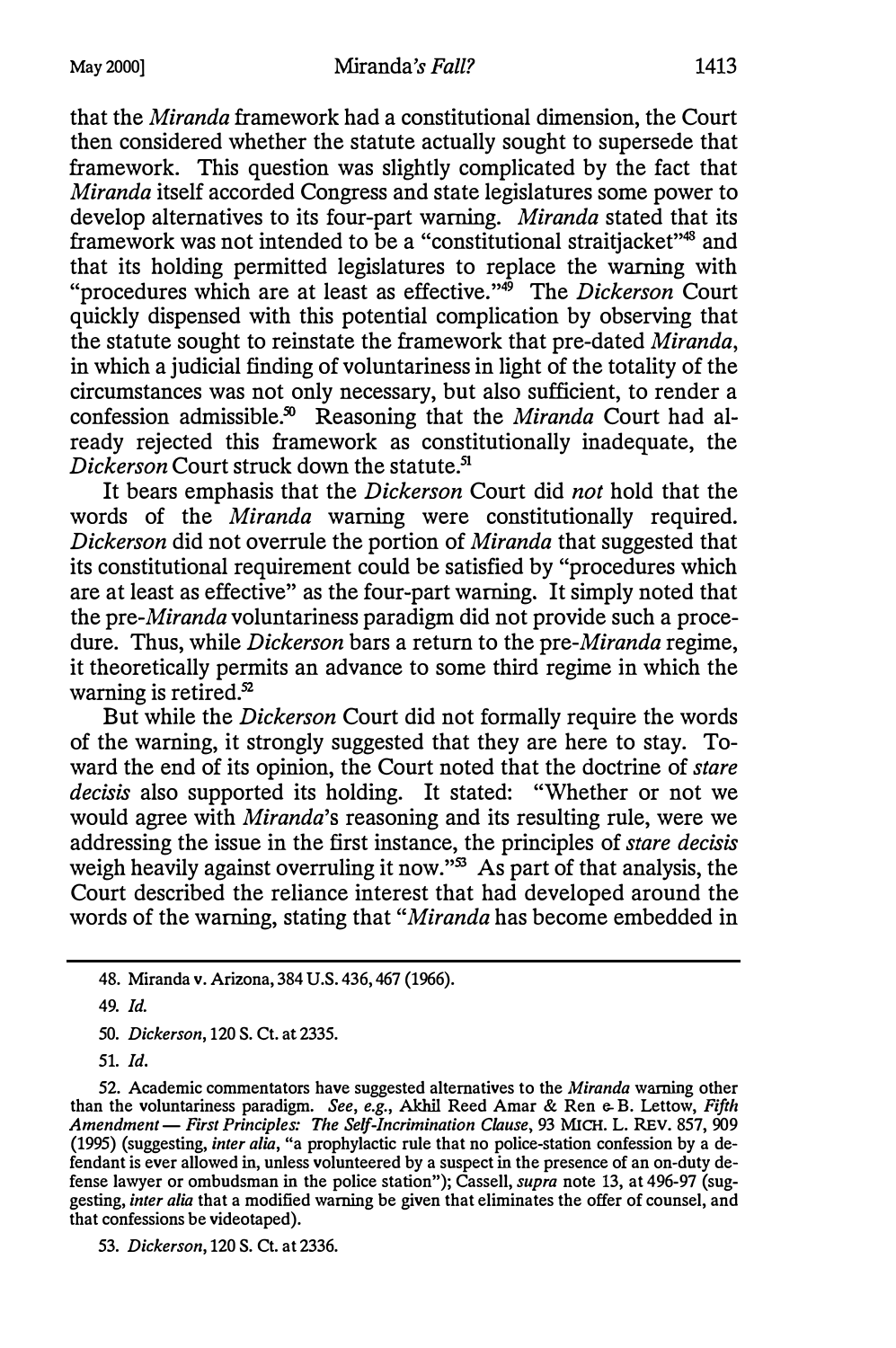routine police practice to the point where the warnings have become part of our national culture."<sup>54</sup> Literary scholars have posited that Shakespeare named his Miranda to draw on the name's associations to the words "admiration" and "wonder."55 The Court's stare decisis analysis maintained that whether we admire the Miranda warning or not, we should give weight to the fact that its uptake in our culture has been wondrous.

What the Court implied, then, is that the longevity of the Miranda warning may be less assured by the Constitution (which does not require the words of the warning) than by the warning's status as a cultural icon.56 Elaine Scarry elegantly observes that "[s]ometimes it may even happen that a just legal principle has the good fortune to be formulated in a sentence whose sensory features reinforce the availability of the principle to perception."57 While she focuses on the opening cadences of the Declaration of Independence as her example,<sup>58</sup> the Miranda warning also bears out her claim. This easily memorized quatrain has been immensely successful in making our constitutional rights available to perception: It has been observed that "[s]chool children are more likely to recognize Miranda warnings than the Gettysburg Address."<sup>59</sup> Indeed, the *Miranda* warning might make us wonder why we do not frame more of our laws in a form that would facilitate their dissemination. If this seems fanciful, recall that the Greeks deliberately embodied law-like mores in poetry to ensure their broad dissemination in a primarily oral culture. $60$  As a popular poem that serves as a legal mnemonic, the Miranda warning can be read as a serendipitous throwback to this tradition. And while the Court obviously did not endorse such a practice, it did recognize that deference was due to formulations of legal rules that had found broad uptake in

54. Id.

<sup>55.</sup> When Ferdinand first learns Miranda's name in The Tempest, he calls her "Admir'd Miranda! / Indeed the top of admiration! worth / what's dearest to the world." WILLIAM SHAKESPEARE, THE TEMPEST act 3, sc. 1, II. 37-39 (Frank Kermode ed., 6th ed. Harvard Univ. Press 1958). In his annotation to this passage, Frank Kermode notes that "[h]ere Shakespeare plays upon the name he has invented for his last heroine." Id. at 74. In his commentary to a different edition, Robert Langbaum points out that in Latin, "Miranda" means "wonderful." See WILLIAM SHAKESPEARE, THE TEMPEST 83 (Robert Langbaum ed., Signet Classic 1964).

<sup>56.</sup> Cf. Akhil Reed Amar, OK, All Together Now: "You Have the Right to . . . ,"L.A. TIMES, Dec. 12, 1999, at Ml, M6 (contending, prior to the Supreme Court's decision in Dickerson, that because of the popularization of the *Miranda* warning through television, the warning is "here to stay, in our heads if not our lawbooks").

<sup>57.</sup> ELAINE SCARRY, ON BEAUTY 102 (1999).

<sup>58.</sup> See id. at 102-03.

<sup>59.</sup> THE MIRANDA DEBATE: LAW, JUSTICE, AND POLICING xv (Richard A. Leo & George C. Thomas III eds., 1998).

<sup>60.</sup> See M. ETHAN KATSH, THE ELECTRONIC MEDIA AND THE TRANSFORMATION OF LAW 25-27 (1989).